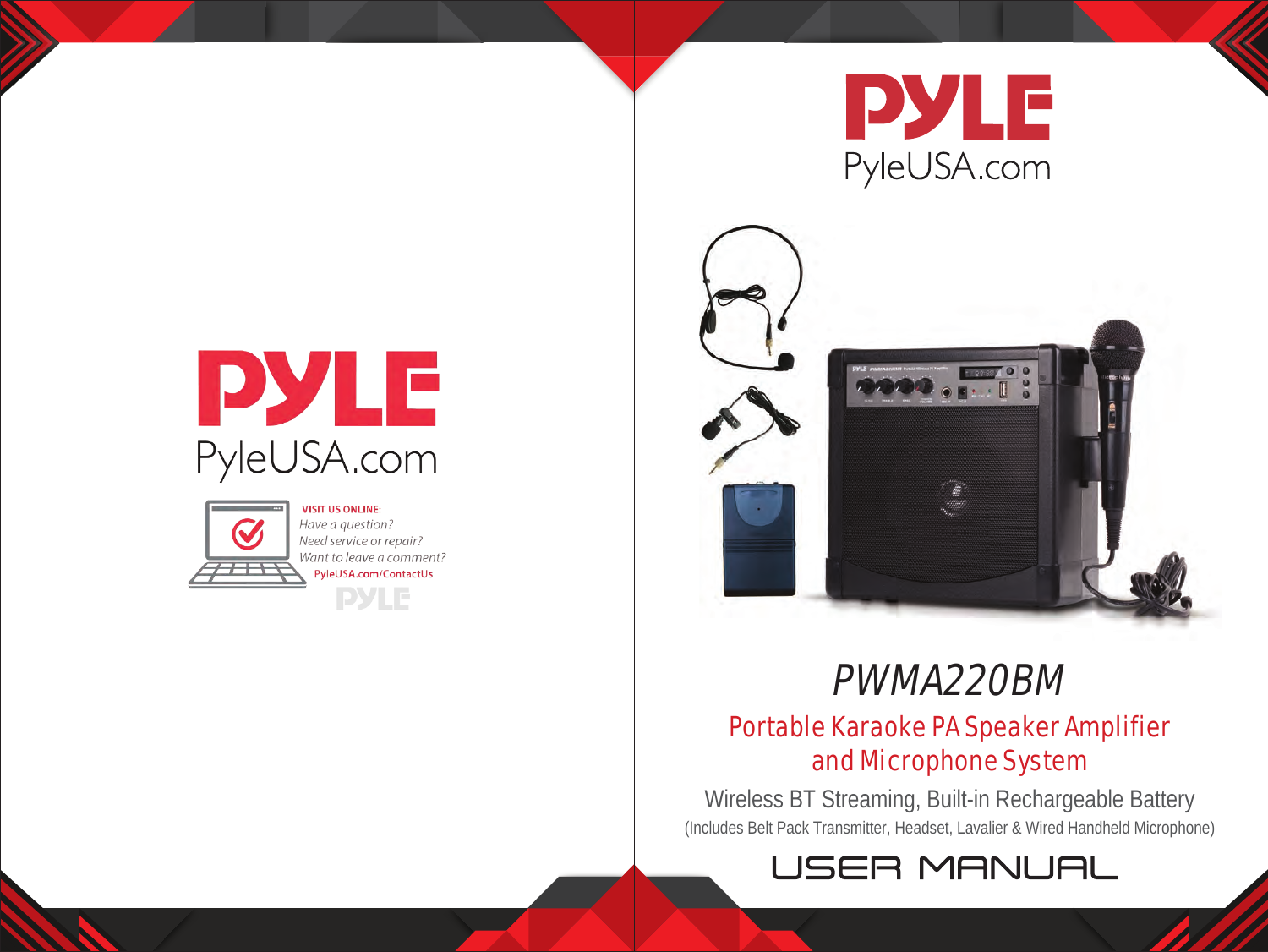#### *FEATURES*

- 1. Built-in Wireless BT Streaming MP3 player.
- 2. Built-in one channel wireless microphone and one 6.35mm MIC in socket to connect wired dynamic MIC. Two persons can speak or sing at the same time.
- 3. One 3.5mm keyboard in socket to connect electronic device. And one 3.5mm cassette in socket to connect cassette player or other audio player.
- 4. One 3.5mm REC out socket can be connected to a recording device or to the input jack of a power amplifier to further amplify and enlarge the audio power.
- 5. Master power/volume control. Bass,Treble and Echo controls. Suitable for karaoke.
- 6. Powered externally with AC, 12V DC or internally with built-in 12V/1.8A lithium battery or (6) x 'D' Batteries. Suitable for both indoor and outdoor use.
- 7. Ideal for many applications, including use in classrooms, conference/meeting rooms, churches, health clubs and small auditoriums.

## *CAUTION*

- 1. This unit is with speaker inside which can cause magnetic field. Keep this unit at least 60cm away from computer or TV.
- 2. This unit is with built-in rechargeable battery. Please recharge the battery every 2 months if you are not going to use the unit for a long period of time or the battery may be damaged.
- 3. If the battery is damaged please replace with same specifications battery and dispose the damaged battery environment friendly.
- 4. Free from high temperature. Don't expose the device to the hot equipment.
- 5. Don't place the device in the environment of humidity and dirts.
- 6. Place the device in the ventilated environment.
- 7. Don't pull the power cord while you pull out the plug. Hold the plug tightly to pull it out.
- 8. Pull out the AC power if you will not use the device for a long time.
- 9. Your operation must be subjected to the specified voltage marked near the AC in jack and complied with this guide.

#### *PARTS DESCRIPTION*

- 1. Echo control
- 2. Treble control
- 3. Bass control
- 4. Power/volume switch
- 5. MIC IN socket
- 6. DC IN socket
- 7. Power indicator
- 8. Battery charging indicator
- 9. Wireless receiver RF indicator
- 10. Wireless receiver antenna
- 11. MP3 LED display
- 12. MP3 mode
- 13. MP3 play/pause/repeat
- 14. MP3 previous/volume down
- 15. MP3 next/volume up
- 16. USB port
- 17. Microphone holder
- 18. Speaker

*1 2*

- 19. Keyboard in socket
- 20. Cassette in socket
- 21. REC out socket
- 22. Battery compartment for
	- (6) x 'D' Batteries



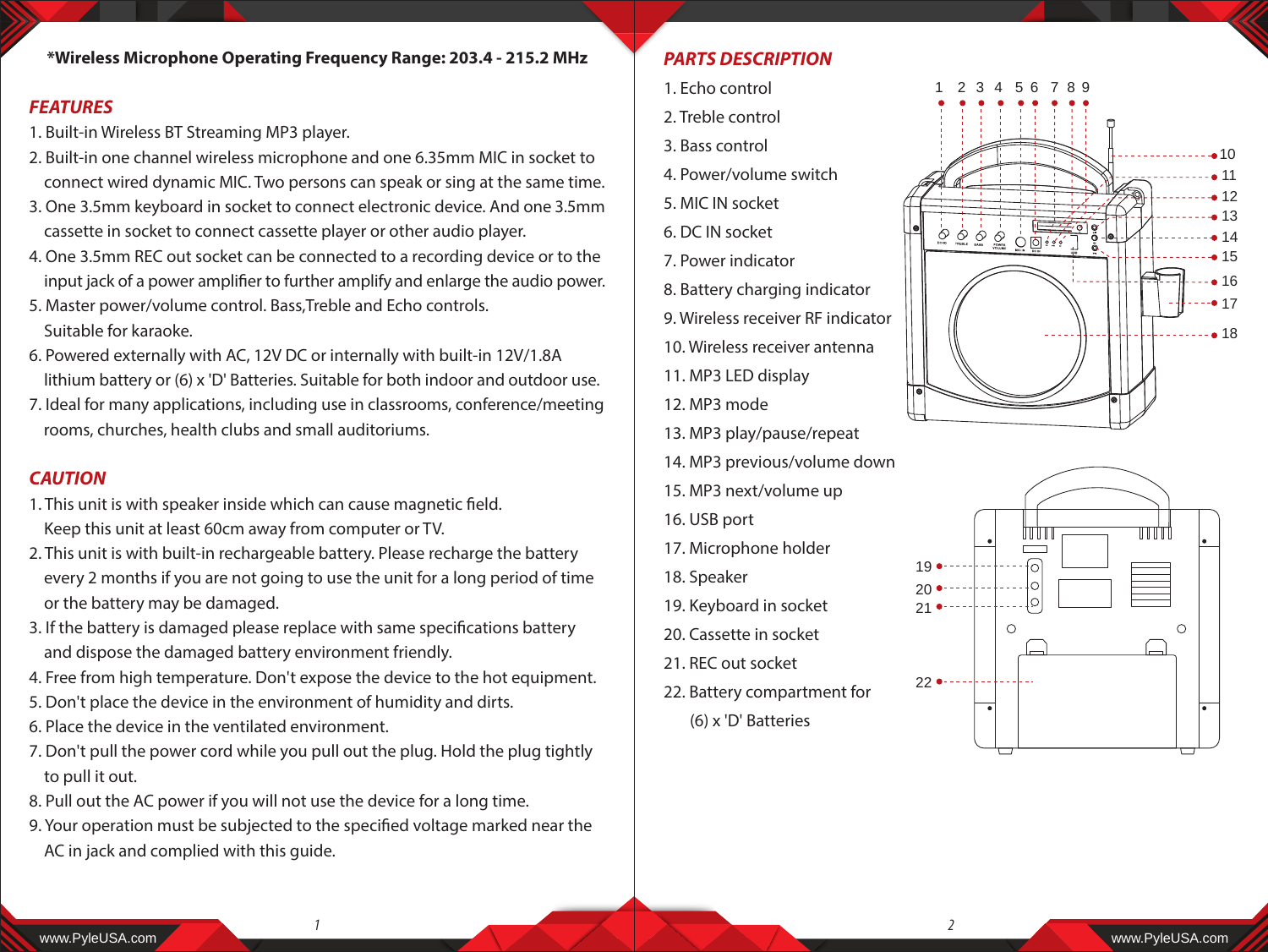#### *OPERATION ON AC POWER*

Plug one end of provided AC cord into the AC input jack on the left side of the amplifier. Then plug the other end of AC cord into AC power outlet. Turn on the unit using the power/volume switch.

**NOTE:** To avoid damaging your unit, make sure AC power is same as that marked near AC input jack)

#### *OPERATION ON DC POWER*

This unit can be powered also using external 12V DC power. Connect external 12V DC power to DC input jack on the front of the amplifier. Observe the correct polarity as following.



#### *OPERATION ON RECHARGEABLE BATTERY*

This unit can be powered internally using the built-in rechargeable battery. When AC power is connected, if battery charging indicator lights red, the rechargeable battery is not fully charged and will be allowed to charge while the unit is powered by the AC power. (Note: Turning off the unit power switch will allow the battery to recharge more quickly.) If the battery charging indicator lights green, the battery is fully charged and ready to power the unit alone. Shut off the power switch and disconnect the AC power. Turn the unit back on and the rechargeable battery will power the unit alone.

#### *OPERATION ON 'D' BATTERIES*

This unit can also be powered internally with (6) x 'D' Batteries. Insert the batteries while observing the correct polarity as marked. For longest operation use only alkaline or rechargeable batteries. Replace the batteries when the output volume drops or the range of the wireless decreases.

**Note:** This unit does not recharge batteries. When using 'D' Batteries, do not connect AC or DC power.

#### *CONNECTION*

- **•** The **KEYBOARD IN** socket can be connected to a electronics device.
- **•** The **CASSETTE IN** socket can be connected to a cassette player or other audio player.
- **•** The **REC OUT** socket can be connected to a recording device or to the input jack of a power amplifier to further amplify and enlarge the audio power.
- **•** The **MIC IN** socket can be connected to wired dynamic MIC. Keep MIC head away from the speaker of main unit to avoid feedback.

#### *BLUETOOTH/MP3 OPERATION*

- 1. Insert flash drive into USB port or Micro SD Memory Card into Micro SD card slot, system will play the music in flash drive or Micro SD Card automatically. If both flash drive and Micro SD Memory Card are inserted, system will play the music in flash drive. To play music in Micro SD Memory Card press MODE button to switch to SD mode.
- 2. To play music from your mobile phone etc via bluetooth, press MODE button to switch to BT mode. Turn on bluetooth function of your mobile phone and search for Pyle Audio and connect. Then you can play your music in mobile phone.

#### *ATTENTION*

- 1. If feedback (howling sound) occurs, try first turning down the treble control. If feedback still is present, try turning down the volume or repositioning this unit with respect to the wired or wireless microphone being used.
- 2. Extend the antenna fully whenever using the wireless microphone to ensure optimum performance and maximum range.

#### *BELT PACK TRANSMITTER OPERATION*

#### **Parts Description**

- 1. Power On/Off/Mute switch
- 2. MIC input socket
- 3. Power/low battery Indicator
- 4. Gain adjustment
- 5. Battery compartment/cover
- 6. Lapel MIC
- 7. Headset MIC



*3 4*